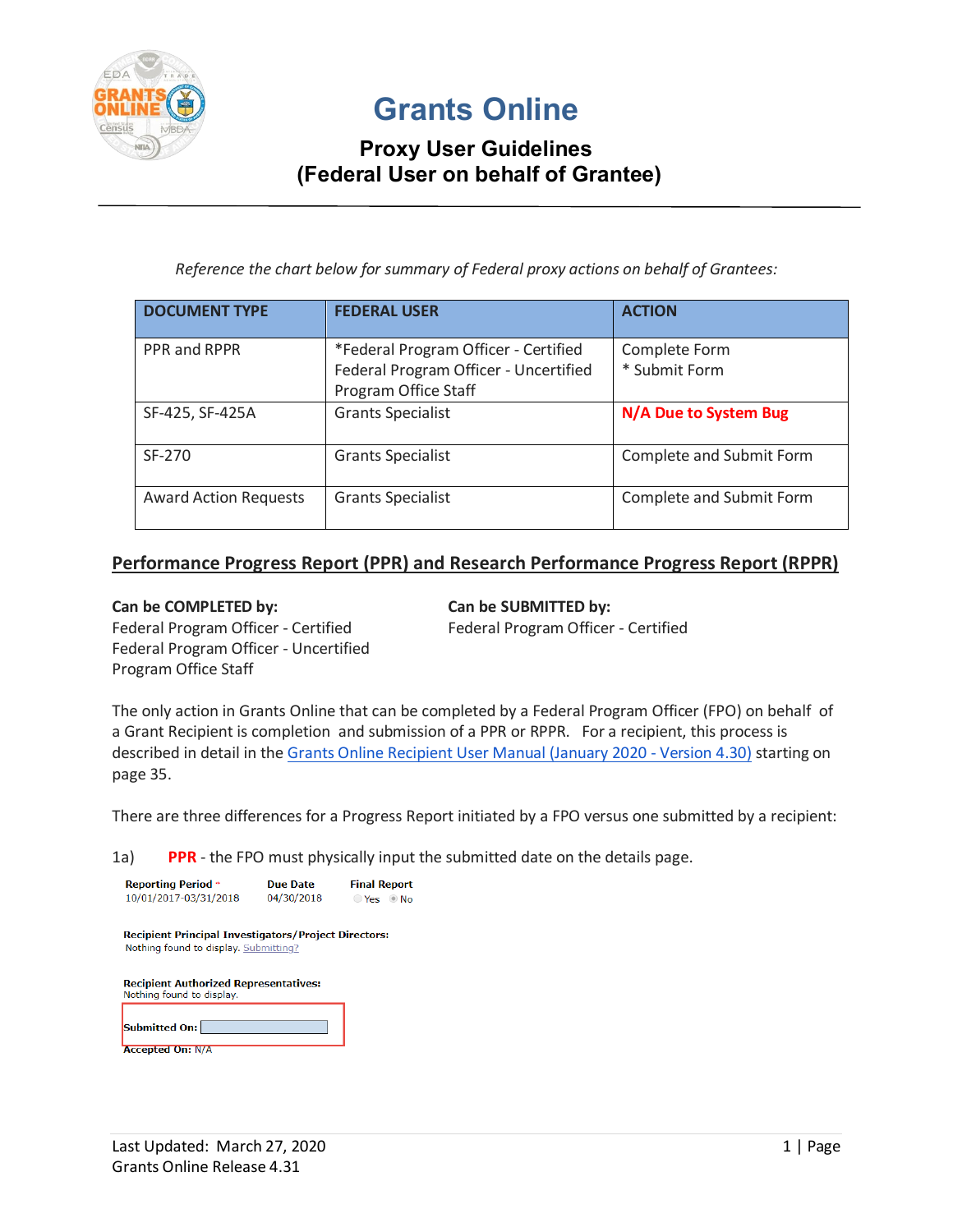

# **Grants Online**

## **Proxy User Guidelines (Federal User on behalf of Grantee)**

1b) **RPPR** - the system will input the system time as the submitted date when the FPO clicks "Save and Start Workflow".

2. When the FPO does "Save and Start Workflow" the task is created in the inbox of the Assigned FPO as if it has already been submitted to the agency. There is no recipient action in the workflow and it cannot be returned to the recipient for revisions. If revisions are needed, that will have to be communicated outside of Grants Online. **This is the same for the PPR and RPPR.**

#### Performance Progress Report - NA20GOT9980019

| Td:<br>2845476<br><b>Status: Submitted</b> |                                                                                                                     |
|--------------------------------------------|---------------------------------------------------------------------------------------------------------------------|
| <b>Action:</b>                             | <b>Submit</b><br>Please select an action                                                                            |
| <b>Your Comments:</b>                      | Please select an action<br><b>Accept Progress Report</b><br>Reassign Progress Report<br><b>View Progress Report</b> |
|                                            | <b>Spell Check</b><br><b>Save Comment</b>                                                                           |

3. When the PPR has been "submitted" by the FPO it is still unlocked when the task is created to accept the report. **This is the same for the PPR and RPPR.**